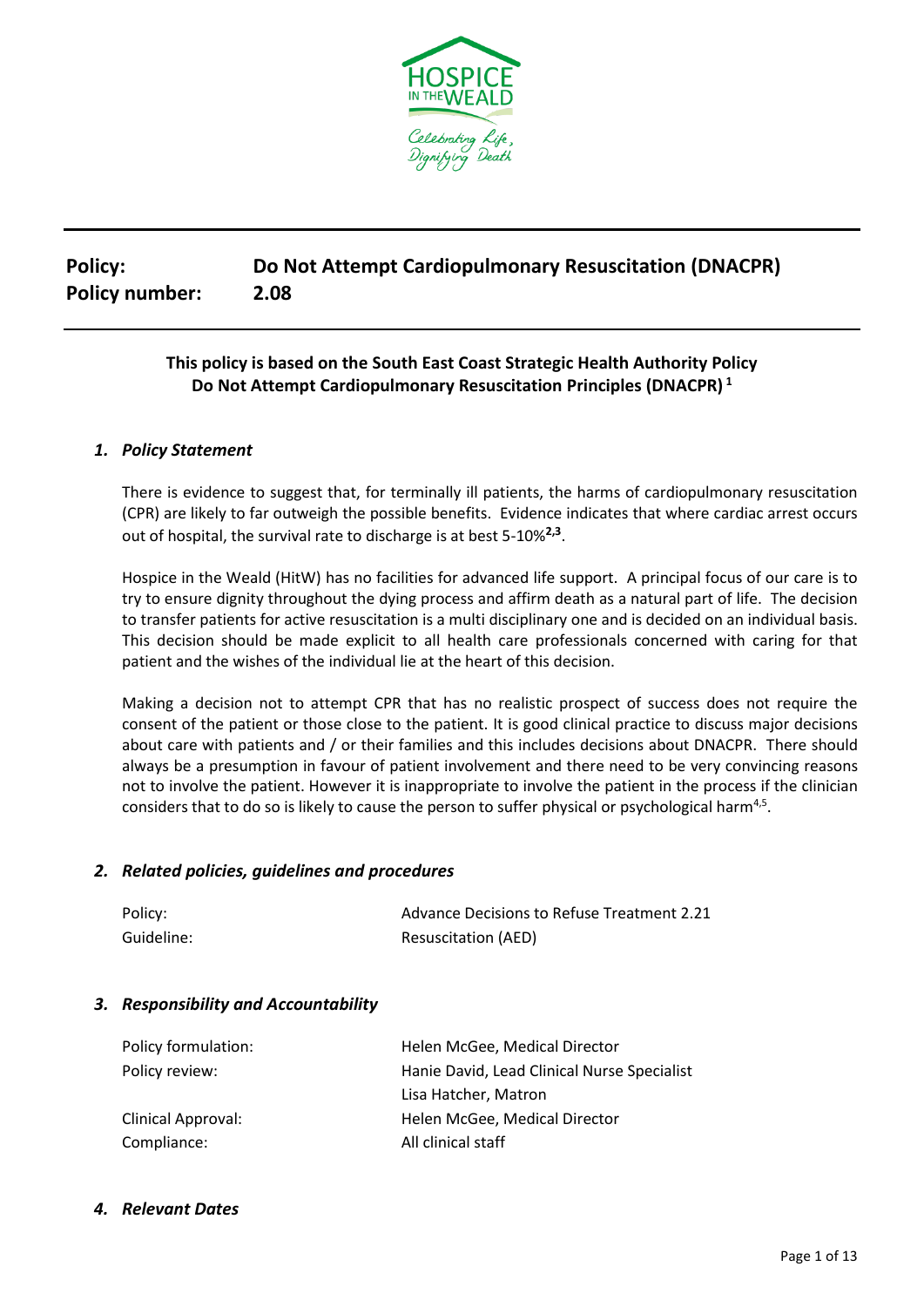Policy originated: June 2006 Last Review Date: November 2014 This review date April 2016 Next Review Date: April 2020

#### *5. CPR Decision Making*

The overall responsibility for DNACPR decisions rests with the consultant or GP in charge of the patient's care, in conjunction with the senior nurse involved in the care of the patient**<sup>5</sup>** . However they may delegate this responsibility to another registered medical practitioner or an experienced nurse who has undertaken appropriate training. Decisions should be made by the most senior member of the clinical team available and ratified by the consultant or GP or their deputy at the earliest possible opportunity. Wherever possible, a decision should be agreed by two senior members of the health care team responsible for the patient's care and treatment.

Until the situation has been reviewed Acute Trusts will recognise and comply with any DNACPR orders completed by senior, accredited community staff made on behalf of patients who are then admitted to an acute hospital.

There are five different situations in which a DNACPR decision needs to be considered depending on the likelihood of success of CPR and the capacity of the patient:

#### **i. When attempts at CPR have a reasonable chance of success and the patient has capacity for decision making.**

- It is not necessary to initiate discussion about CPR with a patient if there is no reason to believe that the patient is likely to suffer a cardiorespiratory arrest.
- Patients should however be given as much information as they wish about their situation including information about resuscitation. It is the professional's responsibility to find out how much the patient wishes to know or can understand.
- Written information on CPR should be available for all patients and their families.
- If a patient with capacity refuses CPR this must be respected.
- Patients should be encouraged to complete an Advanced Decision to Refuse Treatment (ADRT) or appoint a Lasting Power of Attorney for Health and Welfare (LPA) if they have specific requests regarding refusal of potential future treatments as CPR decision forms are not legally binding<sup>5</sup>.

#### **ii. When attempts at CPR have a reasonable chance of success and the patient is assessed as not having capacity for decision- making.**

The decision remains the responsibility of the consultant or GP responsible for the patient's care taking into account the following:

- If a patient lacking capacity has a valid and applicable advance decision refusing CPR this should be respected.
- Any properly appointed Lasting Power of Attorney for health and welfare should be consulted.
- In the absence of these, those close to the patient should be involved in discussions to explore the patient's wishes, feelings, beliefs and values.
- For patients who are unbefriended an Independent Mental Capacity Advocate (IMCA) must be involved.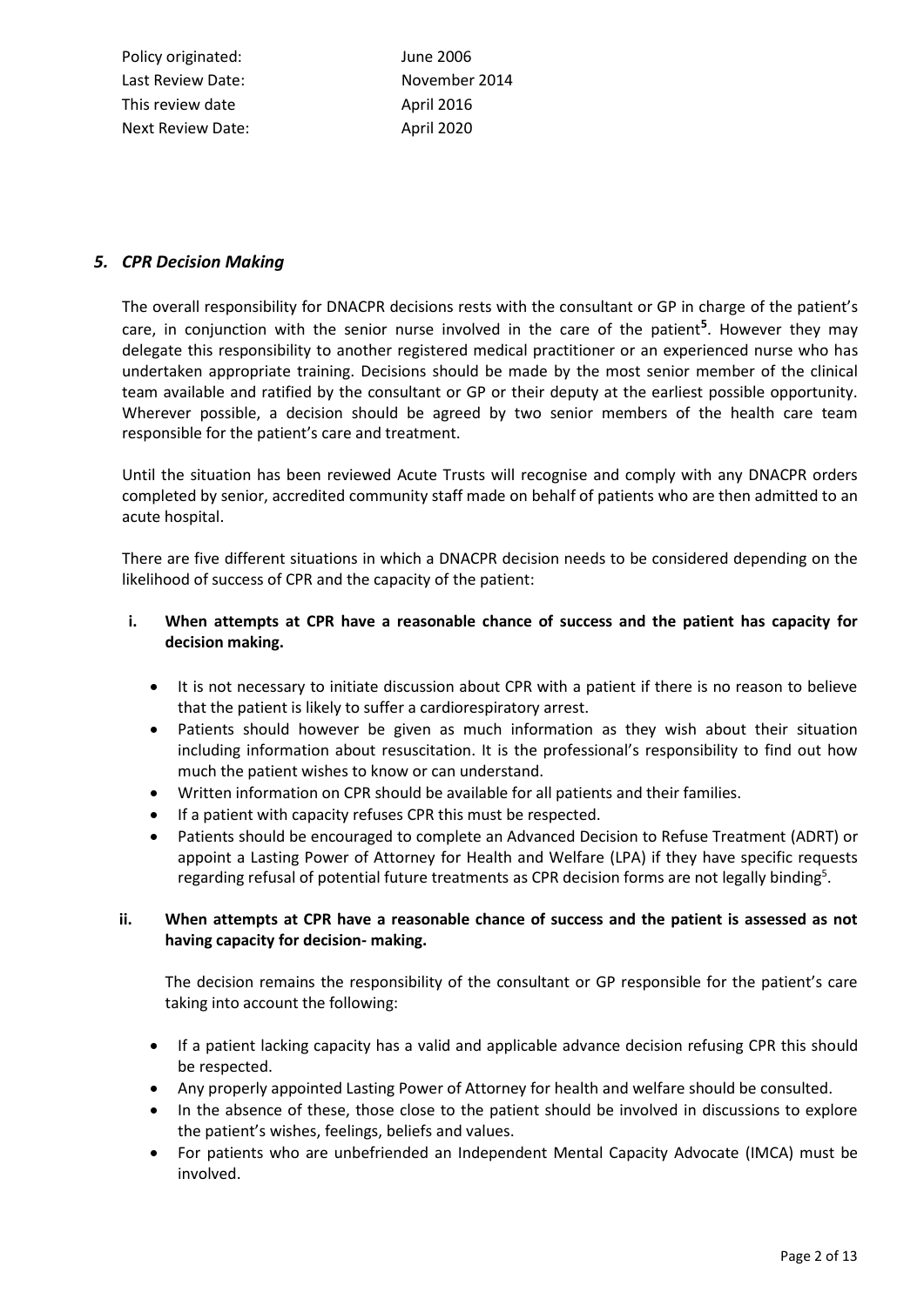• Relatives or friends should never be placed in a position in which they feel they are making a DNACPR decision for the patient unless they have been appointed as the patient's personal welfare attorney under a Lasting Power of Attorney (LPA) **6** .

#### **iii. When attempts at CPR have little or no chance of success and the patient has capacity for decision-making.**

- Whilst patient's informed views are of great importance, where the expected benefit of attempted CPR may be outweighed by the burdens the GMC has stated that "there is no obligation to give treatment that is futile or burdensome." This applies to CPR**<sup>7</sup>** .
- If there is no realistic prospect of a successful outcome, CPR should not be offered or attempted. When a person is in the final stages of an incurable illness and death is expected within a few hours or days, in almost all cases CPR will not be successful<sup>5</sup>.
- If CPR is futile, HitW will support a justifiable and appropriately documented decision of a healthcare professional not to attempt CPR.
- There should be a presumption in favour of patient involvement and there need to be convincing reasons not to involve the patient in DNACPR decisions. Where a patient has made it clear they do not wish to talk about dying or discuss their end of life care, this must be respected.
- All decisions must be clearly documented in the electronic care records and any reason for not discussing it with the patient, clearly stated.

#### **iv. When attempts at CPR have little or no chance of success and the patient lacks capacity for decision making.**

- The decision remains the responsibility of the consultant or GP responsible for the patient's care.
- In order to make a fully informed decision, where it is both practicable and appropriate, they must discuss the patient's situation and the decision with those close to the patient (subject to any confidentiality restrictions expressed if, and when, the patient had capacity).
- Where both practicable and appropriate, they should not delay contacting those close to the patient in order to do this. Of note, in the recent judgment it was stated by the judge that "a telephone call at 3.00 am may be less than convenient or desirable than a meeting in working hours, but that is not the same as whether it is practicable".
- When it is not possible to contact those close to the patient immediately and an anticipatory decision about CPR is needed in order to deliver high-quality care, that decision should be made in accordance with the relevant legislation.
- For unbefriended patients there is no need to appoint an IMCA<sup>5</sup>

#### **v. When no CPR decision has been taken and the situation is clearly palliative.**

- There may be occasions when due to unavoidable circumstances a Health Professional who is unable to contact a doctor immediately, makes a decision based on their knowledge of the patient, the patient's circumstances and the patient's wishes, not to commence CPR.
- HitW will support any appropriate decisions made by the health professional in these circumstances. However such decisions must be incontrovertible and very clearly documented.
- This only applies in emergency situations and health professionals should do everything possible to contact either the GP or consultant or their deputy. If they are unable to do so then they must document the reasons for this in the patient's medical records.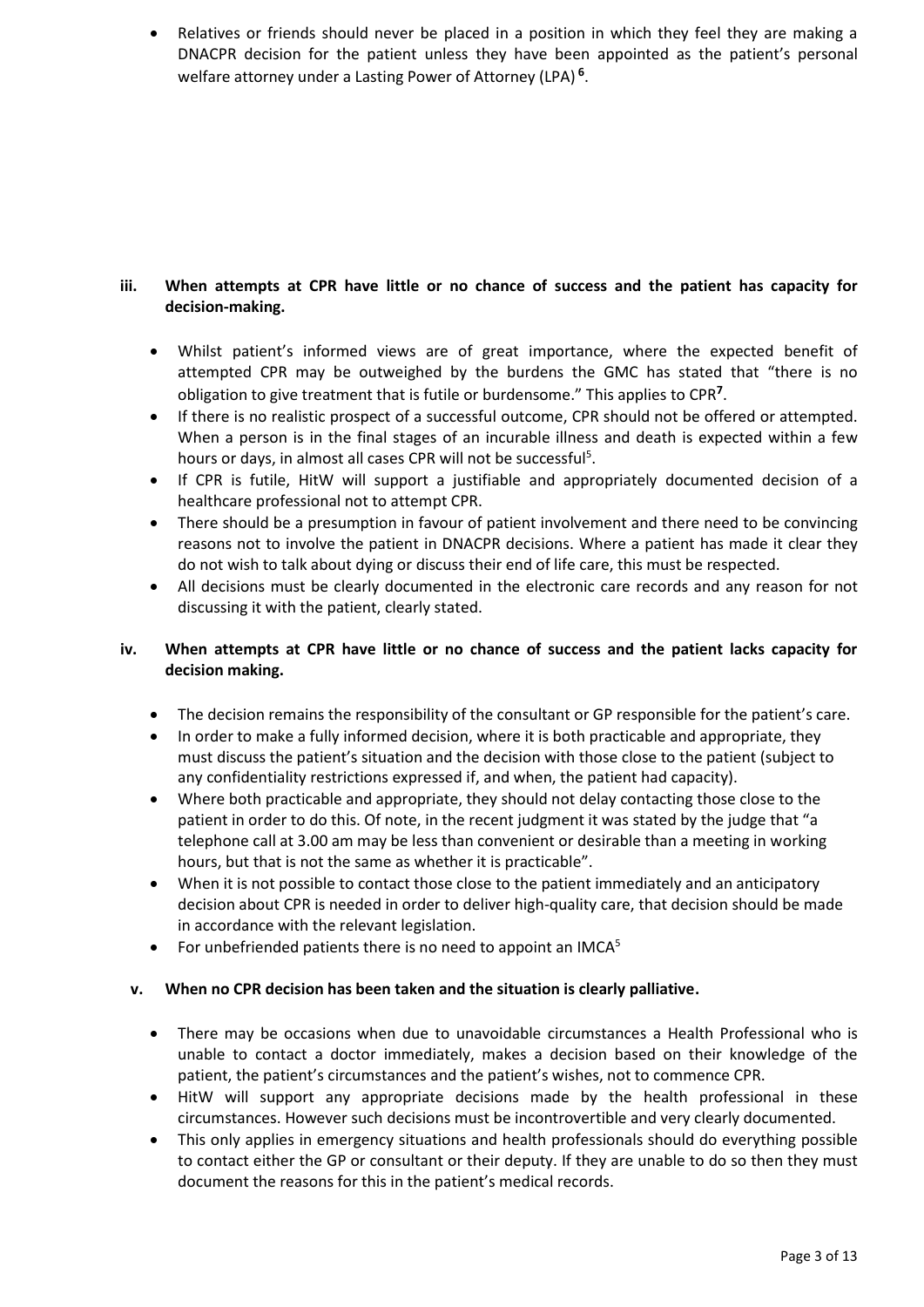#### *6. Discussion of CPR decisions*

- For any patient a decision needs to be made regarding:
	- Who to include in the discussion about CPR
	- What to cover in the discussion about CPR
- It is not necessary to burden a patient or relevant others with a CPR discussion where a cardiac or respiratory arrest cannot be anticipated.
- For all patients for whom CPR is felt not to be appropriate this should be discussed with the patient unless there are convincing reasons not to. Where a patient has made it clear they do not wish to talk about dying or discuss their end of life care, this must be respected. It is important to ensure that families and those close to the patient are aware of the DNACPR decision.
- If a patient's family members are not available immediately then a timely decision should still be made and then communicated to the family at the earliest opportunity. It should be made clear to those close to the patient that their role is to help inform the decision-making process, rather than being the final decision-makers.
- All decisions must be clearly documented in the electronic care record. This will often require documentation in the electronic care record of detail beyond the content of the DNACPR form.
- In any situation, a clinician who makes a conscious decision not to inform a patient of a DNACPR decision, as they believe that informing the patient is likely to cause them harm, should document clearly their reasons for reaching this decision.
- Information should never be withheld because conveying it is difficult or uncomfortable for the healthcare team.
- A decision not to attempt CPR applies only to CPR and inclusion of decisions relating to CPR as part of an advance care plan or a treatment escalation plan may help to emphasise which other treatment options are and are not appropriate for each individual. The responsible health professional should initiate the process at the appropriate time. This may be delegated to other members of their team including senior nurses and other health care professionals who have been suitably trained.

#### *7. Requests for CPR in situations where it will not be successful*

- Patients have no legal right to treatment that is clinically inappropriate. If the healthcare team has good reason to believe that CPR will not re-start the heart and breathing this should be explained to the patient in a sensitive but unambiguous way. These decisions and discussions are not easy and should be undertaken by senior clinicians whenever possible.
- If the patient doesn't accept the decision, a second opinion should be offered. However there is no legal obligation to offer a second opinion in cases where the patient is being treated by a multi-disciplinary team, all of whom take the view that a DNACPR decision is appropriate

#### *8. Recording and Communicating DNACPR decisions*

If a 'DNACPR' decision is made, the senior health care professional must complete the DNACPR form which has a high visibility red border (**Appendix 1**). This is the only valid DNACPR document; it requires an ink signature and must not be copied.

This is a standard form recognised by all Trusts, Out of Hours services and Hospices across the former South East Coast NHS region.

A DNACPR order documented on the standard red form is therefore valid in all health care settings including during transfer from one setting to another across the former South East Coast NHS region. It should be respected by all healthcare professionals.

The red DNACPR form is the active form and should stay with the patient or travel with the patient on transfer to other care settings including on discharge home so that the decision is backed up by the visible presence of the form.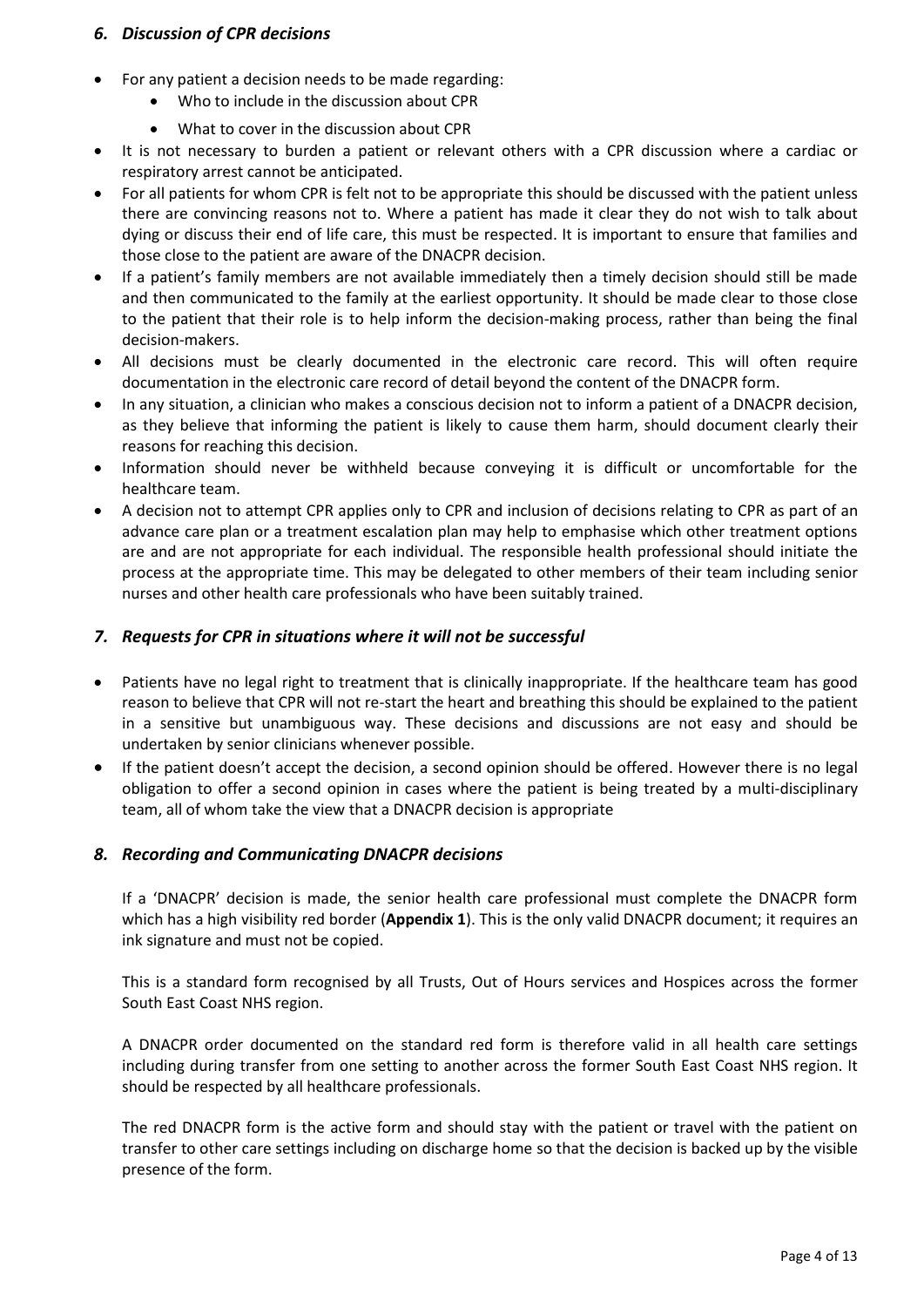The completed red form should be placed in the front of the patient care record appropriate to the care setting such as hospital, hospice or community nursing or care home care records.

Completing a red DNACPR form on the carbon pad also creates a grey Decision Record (**Appendix 2**) which can be photocopied or faxed if needed and is stored in the patient's notes.

While only the red form is the active version, the presence of a grey decision record form in the care record should inform the healthcare professionals' decision making if the Red form is not available at a future time.

If the red form is signed in section 6 under delegated authority by senior medical practitioner who is not ultimately responsible for the patient's care (e.g. doctors on call, visiting GP, clinical nurse specialist and sisters with appropriate competencies), the form then needs the endorsement of the Consultant, GP or senior nurse responsible for the care of the patient as soon as is practically possible by counter-signing the form in section seven.

If the GP, Consultant or appropriately trained senior nurse signing the DNACPR form feels that it will be clinically appropriate to review the decision, they must enter a review date and will therefore need to make appropriate arrangements for this review to take place. The decision should also be reviewed if there are changes in the patient's condition and wishes. If a review is felt to be unnecessary then this can be indicated by writing "N/A" in the review box at the bottom of the form.

The DNACPR decision should be communicated to other healthcare professionals involved in the patient's care (eg GP, hospital teams, Out of Hours services and the ambulance service) in a timely manner. This can be achieved by documenting it in clinical letters and recording on shared electronic health records. The grey Decision Record can also be copied and sent electronically to healthcare professionals. It is good practice to ensure the patient's GP/Consultant is informed at the earliest opportunity.

The healthcare professional who has initiated the decision, must record the decision making process in the patient's electronic health record and ensure their DNACPR status is complete.

#### **In-Patient Unit (IPU)**

If the patient is for CPR then

- '999' should be written in red against the patient's name on the white board in the IPU ward office. If the patient is not for CPR then
- The red DNACPR form should be kept in the front of the patient's nursing records folder whilst they are on the IPU.
- The grey Decision Record should be placed in their paper notes.
- The patient should be given their red DNACPR form on discharge or when the patient is transferred to another care setting (e.g. hospital transfer for admission or outpatient attendance via ambulance). In all cases
- The CPR status on the electronic care records should be completed or updated.
- The decision should be handed over from one nursing shift to the next as a matter of routine practice.
- The resuscitation status of the patient should be documented in their discharge letter which should be sent to the patient's GP on the day of discharge and copied to consultants and other healthcare professionals involved in that patient's care.

#### **Hospice in the Home (HitH) and Hospice Day Service (HDS)**

- Patients should be given the red DNACPR form to keep with them and the grey copy is kept at the Hospice.
- Other healthcare professionals involved in the patient's care should be notified as above.
- The CPR status on electronic care record should be completed or updated.
- The Out Of Hours Handover Form should be updated and faxed to the out of hours and ambulance services.
- In Hospice Day Service (HDS) the resuscitation it is displayed on the electronic board in the HDS office which patients are for active resuscitation.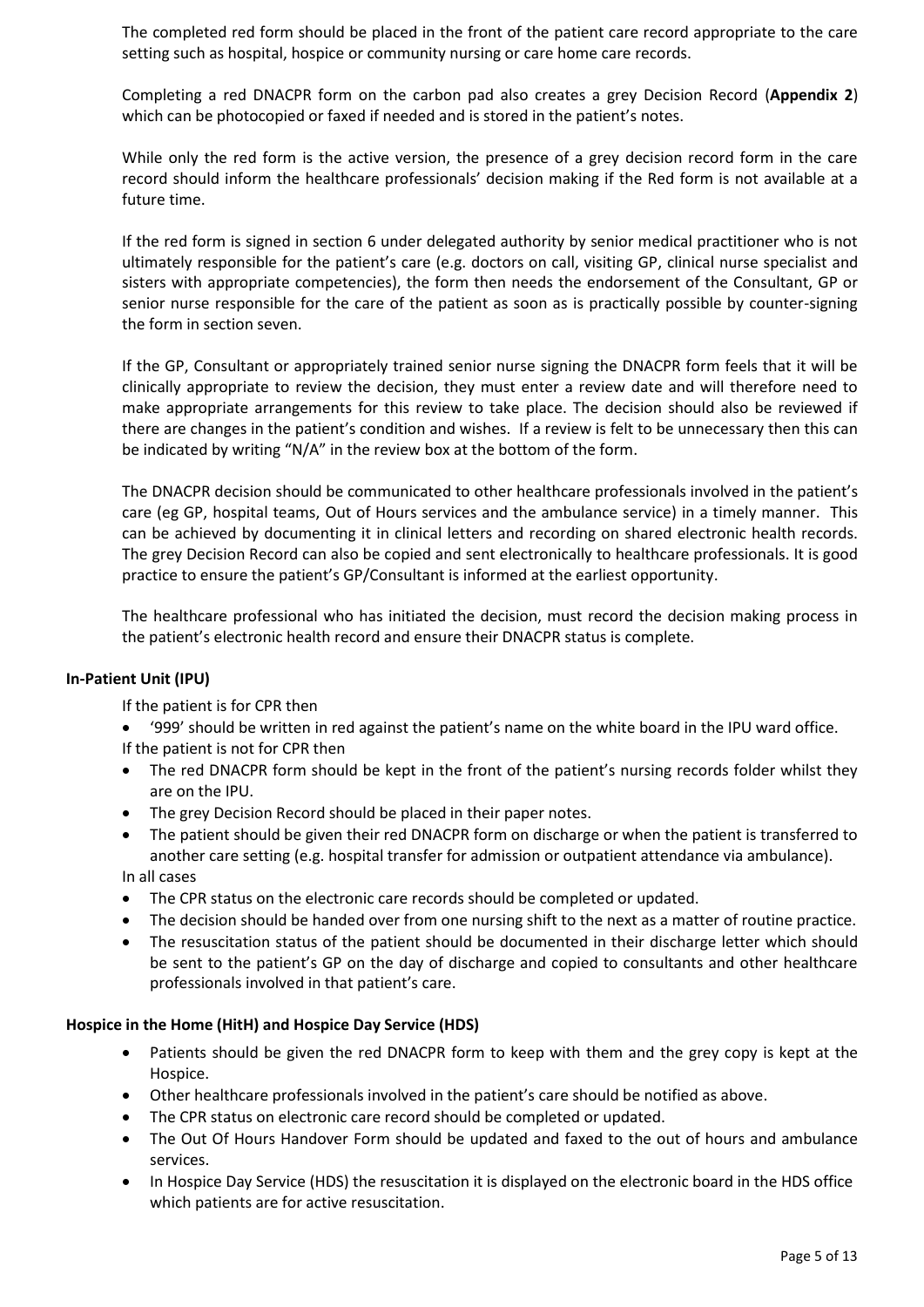#### *9. Transferring patients*

On transfer from one care setting to another the active red form should travel with the patient. The grey DNACPR Decision Record should remain in the originator's notes.

Forms completed in hospital or hospices should be reviewed before the patient is discharged to the community.

#### *10. Cancelling DNACPR decisions*

If the 'DNACPR' order is cancelled the form should be removed from the notes, crossed through with two lines and highlighted with the instruction 'This order is cancelled', signed, dated and filed normally. A suitable entry must also be made in the patient's electronic care record and all relevant agencies informed. Any copies of the order should also be crossed through, signed and dated when the agencies are informed of the cancellation.

# *11. Training*

Experienced nurses who are required to take on this extended role must undertake training and complete the competency assessment in line with those agreed by the NHS South East Coast End of Life (EOL) Clinical Advisory Group. (**Appendix 3**)

### *12. References*

- 1. NHS South East Coast Do Not Attempt Cardio Pulmonary Resuscitation Principles (DNACPR), July 2010 accessed a[t http://gp.westernsussexhospitals.nhs.uk/wp](http://gp.westernsussexhospitals.nhs.uk/wp-content/uploads/gpsiteweb/NHS_South_East_Coast_DNAC~_principles_Nov_2010-AssetID=356942&type=full&servicetype=Attachment.pdf)[content/uploads/gpsiteweb/NHS\\_South\\_East\\_Coast\\_DNAC~\\_principles\\_Nov\\_2010-](http://gp.westernsussexhospitals.nhs.uk/wp-content/uploads/gpsiteweb/NHS_South_East_Coast_DNAC~_principles_Nov_2010-AssetID=356942&type=full&servicetype=Attachment.pdf) [AssetID=356942&type=full&servicetype=Attachment.pdf](http://gp.westernsussexhospitals.nhs.uk/wp-content/uploads/gpsiteweb/NHS_South_East_Coast_DNAC~_principles_Nov_2010-AssetID=356942&type=full&servicetype=Attachment.pdf) (04.12.14)
- 2. Nolan J et al. Outcome following admission to UK intensive care units after cardiac arrest: a secondary analysis of the ICNARC Case Mix Programme Database. *Anaesthesia* 2007: 61 (12) 1207-1216
- 3. Perkins GD, Cooke MW. Variability in cardiac arrest survival : the NHS Ambulance Service Quality Indicators. Emerg Med J 2012;29:3-5
- 4. Tracey, R (On the Application Of) v Cambridge University Hospitals NHS Foundation Trust & Ors [2014] EWCA Civ 822 (17 June 2014) accessed at <http://www.bailii.org/ew/cases/EWCA/Civ/2014/822.html> (04.12.14)
- 5. Decisions relating to cardiopulmonary resuscitation. Guidance from the British Medical Association, the Resuscitation Council (UK) and the Royal College of Nursing, October 2014 accessed at <https://www.resus.org.uk/dnacpr/decisions-relating-to-cpr-new-statement/> (11.2015))
- 6. Mental Capacity Act 2005 accessed a[t http://www.legislation.gov.uk/ukpga/2005/9/contents](http://www.legislation.gov.uk/ukpga/2005/9/contents) (12.10.10)
- 7. GMC Guidance 2010. Treatment and care towards the end of life: good practice in decision making. Accessed a[t http://www.gmc-uk.org/static/documents/content/End\\_of\\_life.pdf](http://www.gmc-uk.org/static/documents/content/End_of_life.pdf) (4.12.14)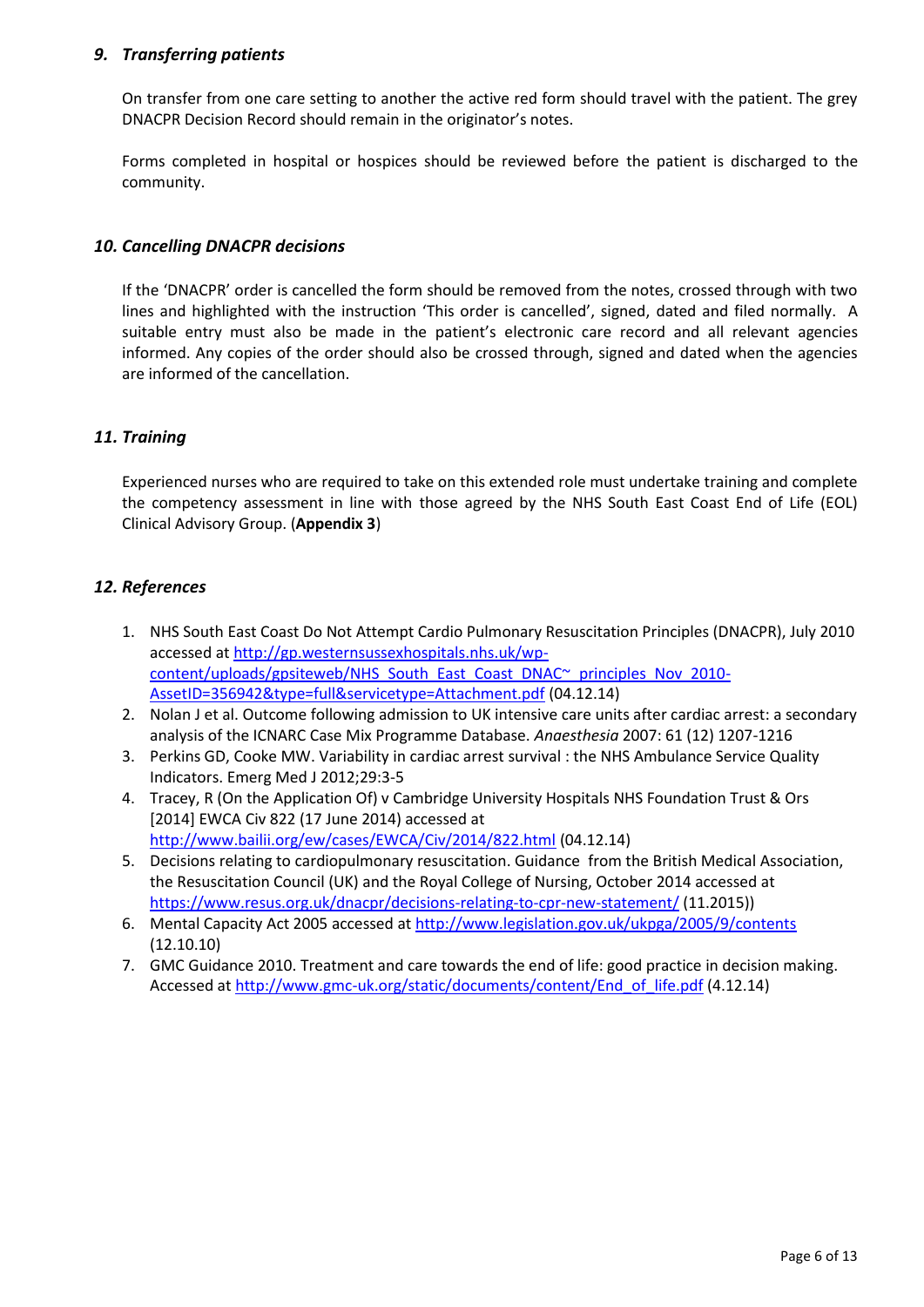| DO NOT ATTEMPT CARDIOPULMONARY RESUSCITATION<br>Adults aged 16 years and over                                                                                                                                                        |                                                                          |
|--------------------------------------------------------------------------------------------------------------------------------------------------------------------------------------------------------------------------------------|--------------------------------------------------------------------------|
|                                                                                                                                                                                                                                      | <b>HOSPICE</b><br><b>THE WEALD</b>                                       |
| <b>Name</b>                                                                                                                                                                                                                          | Tel: 01892 820500                                                        |
| Address                                                                                                                                                                                                                              | Date of DNACPR order:                                                    |
| Date of birth                                                                                                                                                                                                                        | ,<br>ı                                                                   |
|                                                                                                                                                                                                                                      |                                                                          |
| NHS & Hospital numbers                                                                                                                                                                                                               | <b>DO NOT PHOTOCOPY</b>                                                  |
| In the event of cardiac or respiratory arrest no attempts at cardiopulmonary resuscitation (CPR)                                                                                                                                     | will be made. All other appropriate treatment and care will be provided. |
| 1.<br>Does the patient have capacity to make and communicate decisions about CPR?<br>If "YES" go to box 2                                                                                                                            | YES / NO                                                                 |
| If "NO", are you aware of a valid advance decision refusing CPR which is relevant to<br>the current condition?" If "YES" go to box 6                                                                                                 | YES / NO                                                                 |
| If "NO", has the patient appointed a Welfare Attorney to make decisions on their behalf?<br>If "YES" they must be consulted.                                                                                                         | YES / NO                                                                 |
| All other decisions must be made in the patient's best interests and comply with current law.<br>Go to box 2                                                                                                                         |                                                                          |
|                                                                                                                                                                                                                                      |                                                                          |
| 3<br>Summary of communication with patient (or Welfare Attorney). If this decision has not been<br>discussed with the patient or Welfare Attorney state the reason why:                                                              |                                                                          |
| Summary of communication with patient's relatives or friends:                                                                                                                                                                        |                                                                          |
| Names of members of multidisciplinary team contributing to this decision:                                                                                                                                                            |                                                                          |
| Healthcare professional completing this DNAR order:                                                                                                                                                                                  |                                                                          |
|                                                                                                                                                                                                                                      | Position _________                                                       |
|                                                                                                                                                                                                                                      | Date $-$<br>. Time -                                                     |
| Review and endorsement by most senior health professional:                                                                                                                                                                           |                                                                          |
| <b>Name All Annual Contract Contract Contract Contract Contract Contract Contract Contract Contract Contract Contract Contract Contract Contract Contract Contract Contract Contract Contract Contract Contract Contract Contrac</b> | Date -                                                                   |
| 4<br>5<br>6.<br><b>Name</b><br>Signature –<br>71<br>Signature —<br><b>Review date (if appropriate)</b><br>Signature -<br>Name                                                                                                        | <b>Date</b>                                                              |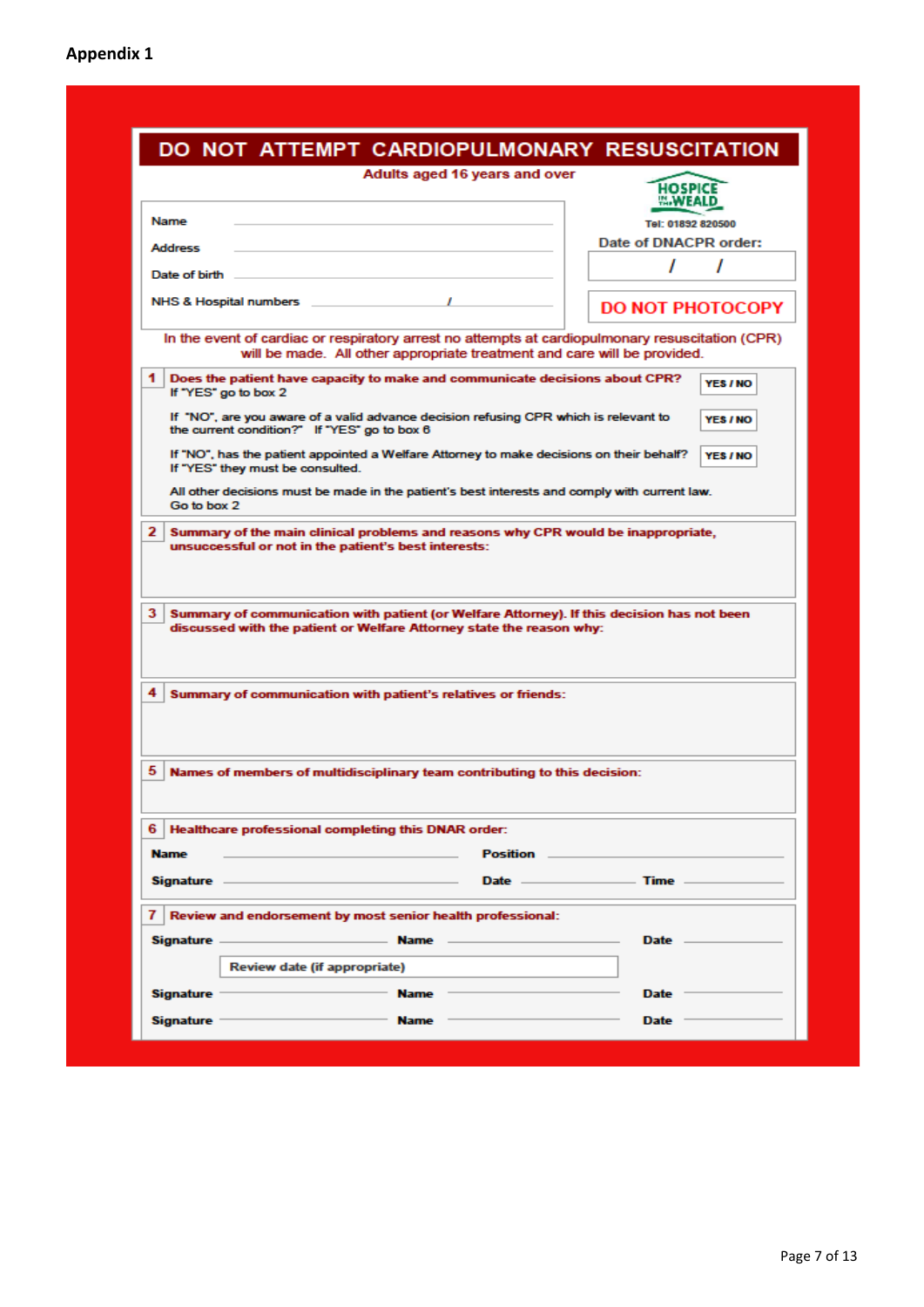# **Appendix 2**

|                   | DO NOT ATTEMPT CARDIOPULMONARY RESUSCITATION<br><b>DECISION RECORD</b>                                                                                                                                                                            |                       |                   |
|-------------------|---------------------------------------------------------------------------------------------------------------------------------------------------------------------------------------------------------------------------------------------------|-----------------------|-------------------|
|                   | Adults aged 16 years and over                                                                                                                                                                                                                     |                       |                   |
| <b>Name</b>       |                                                                                                                                                                                                                                                   |                       |                   |
| <b>Address</b>    |                                                                                                                                                                                                                                                   | Date of DNACPR order: | Tel: 01892 820500 |
|                   |                                                                                                                                                                                                                                                   |                       |                   |
| Date of birth     |                                                                                                                                                                                                                                                   |                       |                   |
|                   | <b>NHS &amp; Hospital numbers</b><br>,                                                                                                                                                                                                            |                       |                   |
|                   | In the event of cardiac or respiratory arrest no attempts at cardiopulmonary resuscitation (CPR)<br>will be made. All other appropriate treatment and care will be provided.                                                                      |                       |                   |
| 1                 | Does the patient have capacity to make and communicate decisions about CPR?<br>If "YES" go to box 2                                                                                                                                               |                       | YES / NO          |
|                   | If "NO", are you aware of a valid advance decision refusing CPR which is relevant to<br>the current condition?" If "YES" go to box 6                                                                                                              |                       | YES / NO          |
|                   | If "NO", has the patient appointed a Welfare Attorney to make decisions on their behalf?<br>If "YES" they must be consulted.                                                                                                                      |                       | YES / NO          |
| Go to box 2       | All other decisions must be made in the patient's best interests and comply with current law.                                                                                                                                                     |                       |                   |
| $\mathbf{2}$<br>3 | Summary of the main clinical problems and reasons why CPR would be inappropriate,<br>unsuccessful or not in the patient's best interests:<br>Summary of communication with patient (or Welfare Attorney). If this decision has not been           |                       |                   |
|                   | discussed with the patient or Welfare Attorney state the reason why:                                                                                                                                                                              |                       |                   |
| 4                 | Summary of communication with patient's relatives or friends:                                                                                                                                                                                     |                       |                   |
|                   | Names of members of multidisciplinary team contributing to this decision:                                                                                                                                                                         |                       |                   |
|                   | 6   Healthcare professional completing this DNAR order:                                                                                                                                                                                           |                       |                   |
| 5<br><b>Name</b>  | <b>Position</b>                                                                                                                                                                                                                                   |                       |                   |
| <b>Signature</b>  | <b>Date</b>                                                                                                                                                                                                                                       | <b>Time</b>           |                   |
| 71                | Review and endorsement by most senior health professional:                                                                                                                                                                                        |                       |                   |
| <b>Signature</b>  | <b>Name</b>                                                                                                                                                                                                                                       | Date                  |                   |
|                   | Review date (if appropriate)                                                                                                                                                                                                                      |                       |                   |
|                   | <b>Signature and Signature</b> and Signature and Signature and Signature and Signature and Signature and Signature and Signature and Signature and Signature and Signature and Signature and Signature and Signature and Signature<br><b>Name</b> | <b>Date</b>           |                   |

a sa mga bangay na mga bangay na mga bangay ng mga bangay ng mga bangay ng mga bangay ng mga bangay ng mga ban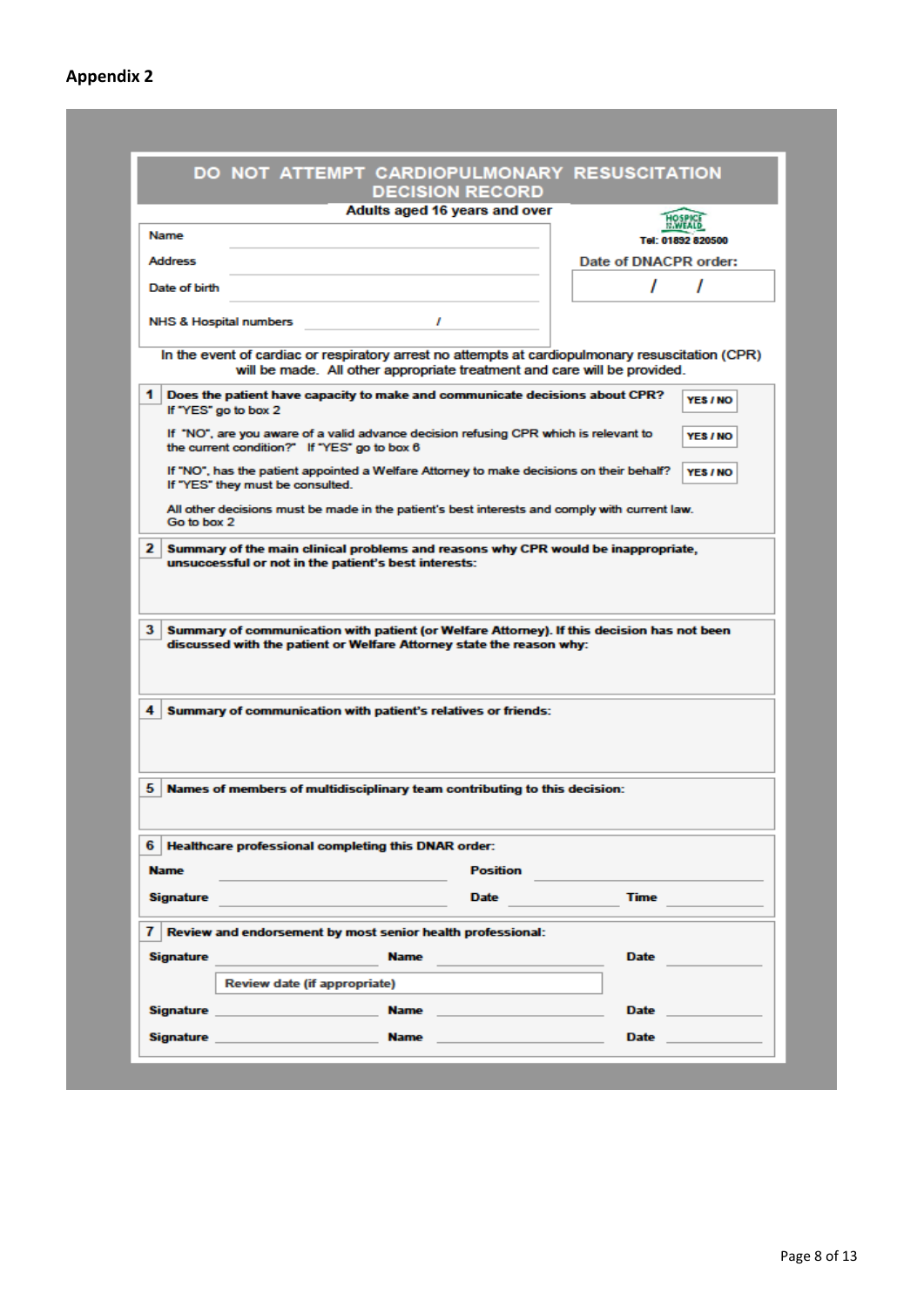**Appendix 3**



# **DNACPR Discussion Training Programme for Senior Nurses at Hospice in the Weald**

# **Competency Document**

The aim of undertaking this training programme is to develop the practice of experienced health care professionals (HCPs), so that they can discuss decision making for DNACPR with patients and significant others. HCPs will utilise a framework of skills and competency that reflect sound clinical knowledge and judgement.

Competency should be achieved by individuals as soon as possible after completion of the training programme. It is expected that this will have occurred 3-6 months after attending.

The individual will have demonstrated competency at the level of an independent practitioner to an assessor before being deemed able to practise independently. This assessor will usually be their line manager or another member of the Senior Nurse Team.

The individual is responsible for arranging time with their assessor to undertake appropriate observation in clinical practice.

The assessor will recognise if the performance is satisfactory or not; and if any further experience is required.

The competency and assessment documentation is to be retained as evidence of an individual's competency.

#### **Acknowledgements**

Competences have been developed by Nikki Le Prevost on behalf of the Bexley Palliative Care Strategy Group with reference to the following documents:

The NHS Knowledge and Skills Framework (NHS KSF) and the Development Review Process 2004 DOH; CHS48 Communicate significant news to individuals, Skills for Health 2007; Decisions Relating to Cardiopulmonary Resuscitation – model information leaflet BMA.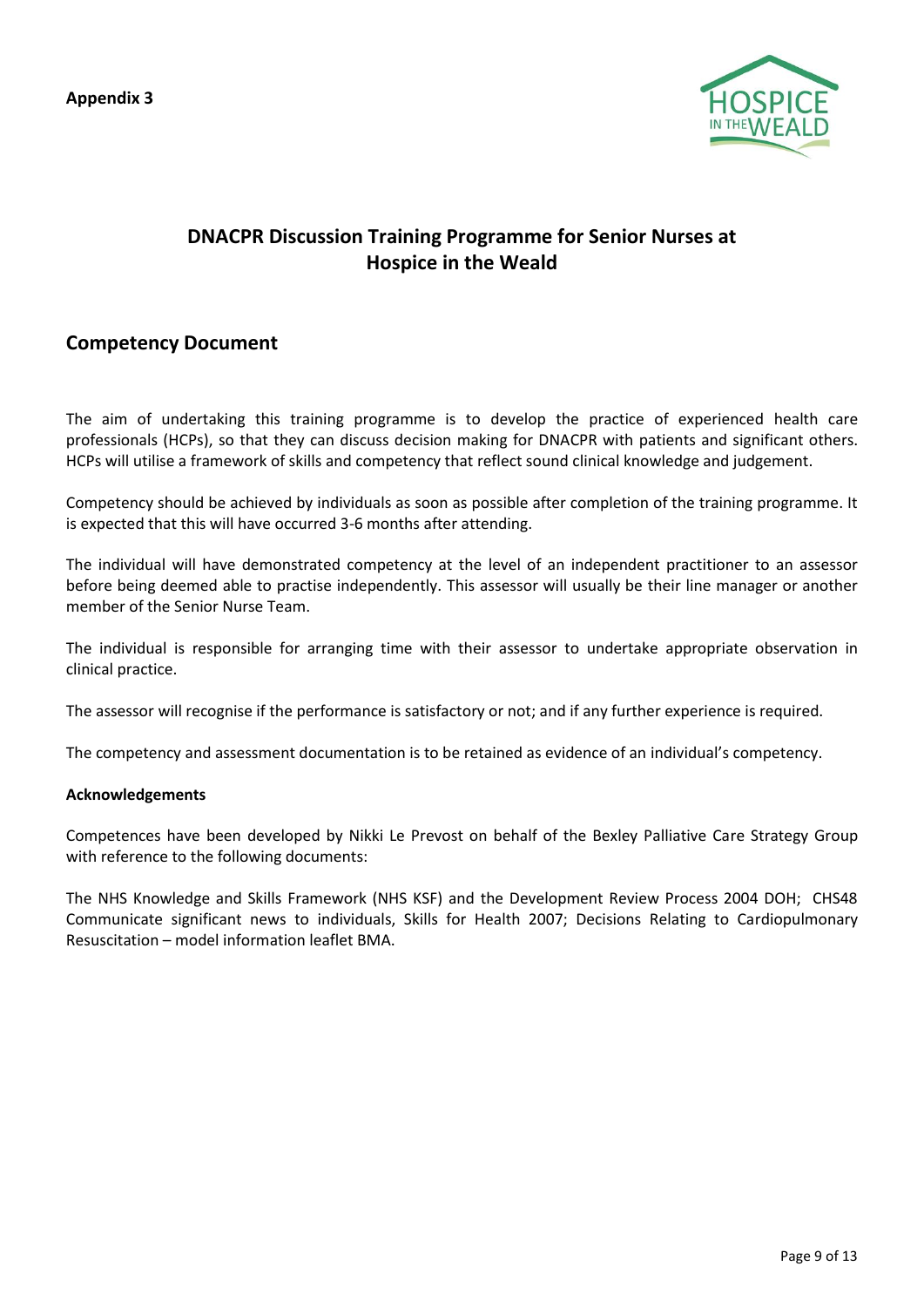

# **DNACPR TRAINING**

# **Competency Completion**

| Meeting/observation<br>Dates | Reflection/Discussion with Assessor | Signatures |
|------------------------------|-------------------------------------|------------|
|                              |                                     |            |
|                              |                                     |            |
|                              |                                     |            |
|                              |                                     |            |
|                              |                                     |            |
|                              |                                     |            |
|                              |                                     |            |
|                              |                                     |            |
|                              |                                     |            |
|                              |                                     |            |
|                              |                                     |            |
|                              |                                     |            |
|                              |                                     |            |
|                              |                                     |            |
|                              |                                     |            |
|                              |                                     |            |
|                              |                                     |            |

**This confirms that reflective discussion has taken place to facilitate the completion of the competency record.**

**If the trainee is not thought competent following three assessments, further education and support will be required.**

**Supervisor/Manager…………………………………………. Date……………………...**

**Nurse………………………………………....………………….... Date………………………**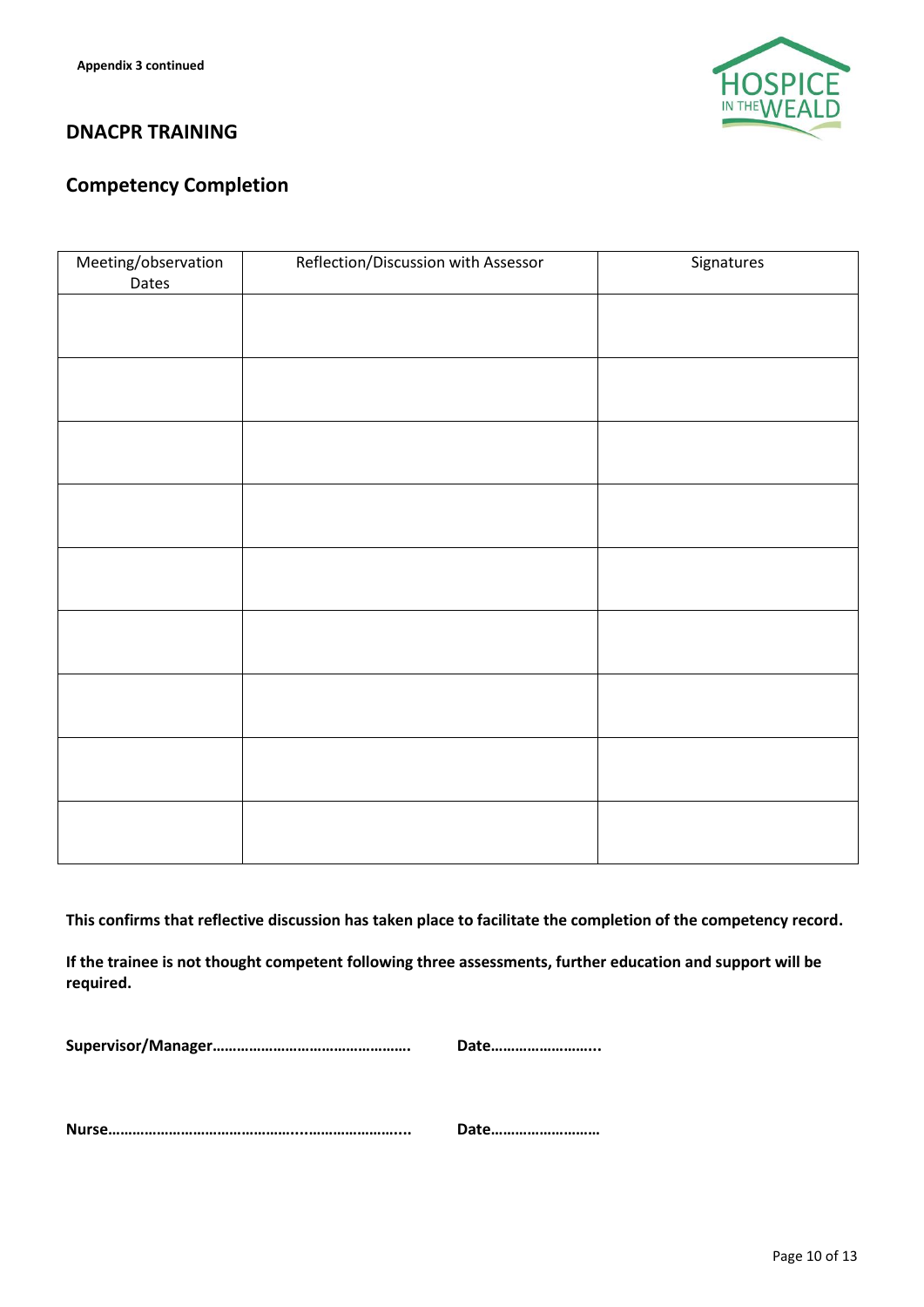| <b>DNAR COMPETENCIES</b>   |            |                   |           |            |                  |         |                       |  |
|----------------------------|------------|-------------------|-----------|------------|------------------|---------|-----------------------|--|
| <b>SURNAME</b>             |            |                   |           |            |                  |         |                       |  |
| <b>FORENAME</b>            |            |                   |           |            |                  |         |                       |  |
| <b>CLINICAL SETTING</b>    | A&E        | <b>GP Surgery</b> | Community |            | Care Home        | Hospice | Hospital              |  |
| <b>ASSESSOR'S POSITION</b> | Consultant | GP                | SpR       | <b>CNS</b> | Nurse Consultant |         | Lecturer Practitioner |  |

| <b>COMPETENCY</b>                                                      | <b>OUTCOME/</b><br><b>EXPECTATION</b>                                                                                                                   | <b>DATE</b> | <b>PRACTITIONER/ ASSESSORS</b><br><b>SIGNATURE</b> |
|------------------------------------------------------------------------|---------------------------------------------------------------------------------------------------------------------------------------------------------|-------------|----------------------------------------------------|
|                                                                        | <b>LEGISLATION</b>                                                                                                                                      |             |                                                    |
| Knowledge of national and local<br>guidance                            | Is able to refer to national and local guidelines<br>and policies                                                                                       |             |                                                    |
| Records and documents information<br>clearly, concisely and accurately | Demonstrates appropriate record keeping and<br>completion of documentation<br>Evidences awareness of keeping completed<br>form in an appropriate place. |             |                                                    |

| <b>COMPETENCY</b>          | <b>OUTCOME/</b><br><b>EXPECTATION</b>                                                                                           | <b>DATE</b> | <b>PRACTITIONER/ ASSESSORS</b><br><b>SIGNATURE</b> |
|----------------------------|---------------------------------------------------------------------------------------------------------------------------------|-------------|----------------------------------------------------|
|                            | <b>PROFESSIONALISM</b>                                                                                                          |             |                                                    |
| Reflection on own practice | Recognises own learning needs and identifies<br>how to meet these<br>Takes responsibility for attending appropriate<br>training |             |                                                    |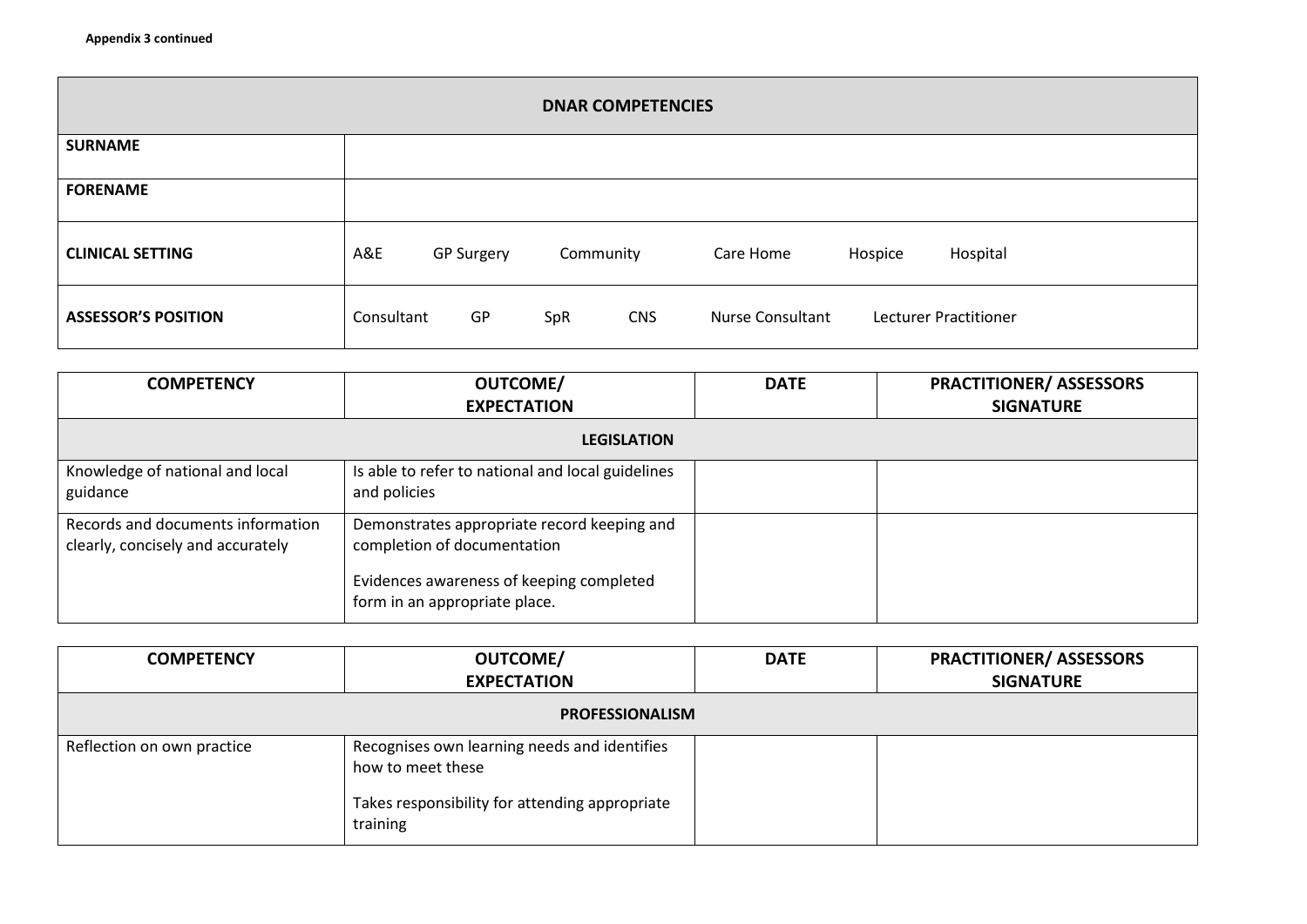| <b>COMPETENCY</b>                                            | <b>OUTCOME/</b><br><b>EXPECTATION</b>                                                                                    | <b>DATE</b> | <b>PRACTITIONER/ ASSESSORS</b><br><b>SIGNATURE</b> |  |  |  |
|--------------------------------------------------------------|--------------------------------------------------------------------------------------------------------------------------|-------------|----------------------------------------------------|--|--|--|
| <b>COMMUNICATION SKILLS</b>                                  |                                                                                                                          |             |                                                    |  |  |  |
| Communicates skilfully with the<br>patient and/ or proxy     | Creates awareness of the purpose of the<br>discussion                                                                    |             |                                                    |  |  |  |
| Communicates skilfully about patient<br>wishes and decisions | Demonstrates an appropriate approach to<br>enable ease of discussion                                                     |             |                                                    |  |  |  |
|                                                              | Demonstrates the use of language which is<br>easily understood                                                           |             |                                                    |  |  |  |
|                                                              | Shows ability to use a wide range of<br>communication skills, including open questions,<br>clarification and summarising |             |                                                    |  |  |  |
|                                                              | Responds to questions honestly and accurately<br>and provides opportunity for questions                                  |             |                                                    |  |  |  |
|                                                              | Allows for the expression of emotion                                                                                     |             |                                                    |  |  |  |
| Communicates with the multi-<br>professional team            | Demonstrates appropriate consultation with<br>team members                                                               |             |                                                    |  |  |  |
|                                                              | Shows awareness of the need to transfer<br>decision documentation with the patient<br>between care settings              |             |                                                    |  |  |  |